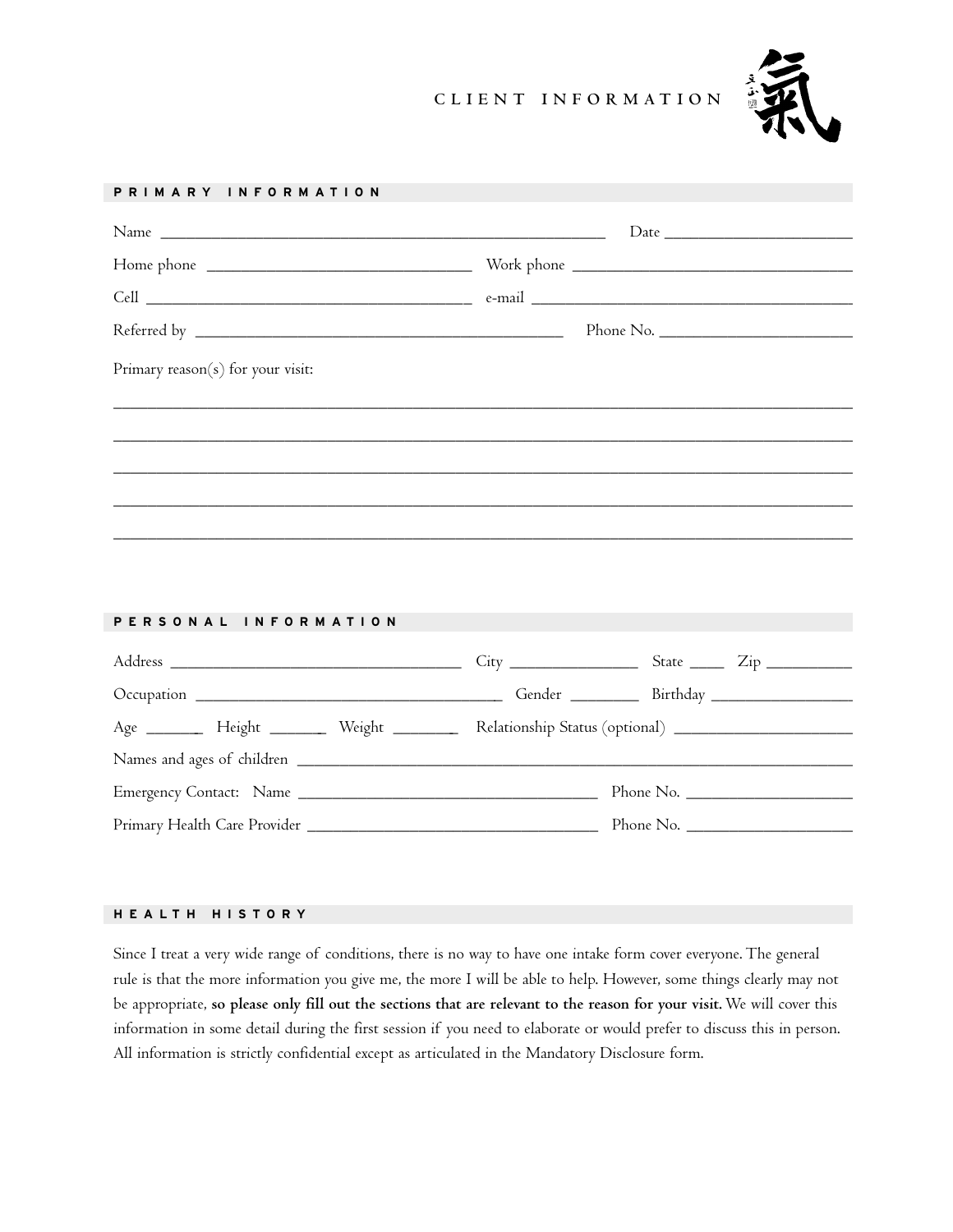| Current Health Problems and Conditions (other than primary reason for your visit – e.g.: heart conditions, panic attacks, |  |  |
|---------------------------------------------------------------------------------------------------------------------------|--|--|
| communicable diseases, insomnia, etc.)                                                                                    |  |  |

Medication and/or Drug History (please include the name and dosage, what the medication does, and any side effects also, please note any significant use of recreational drugs or alcohol)

Surgeries and Hospitalizations (please include reasons, recovery, complications, and anesthesia)

Trauma History (please include anything which you perceived as traumatic on any level - physical, mental, emotional, spiritual, sexual, or energetic)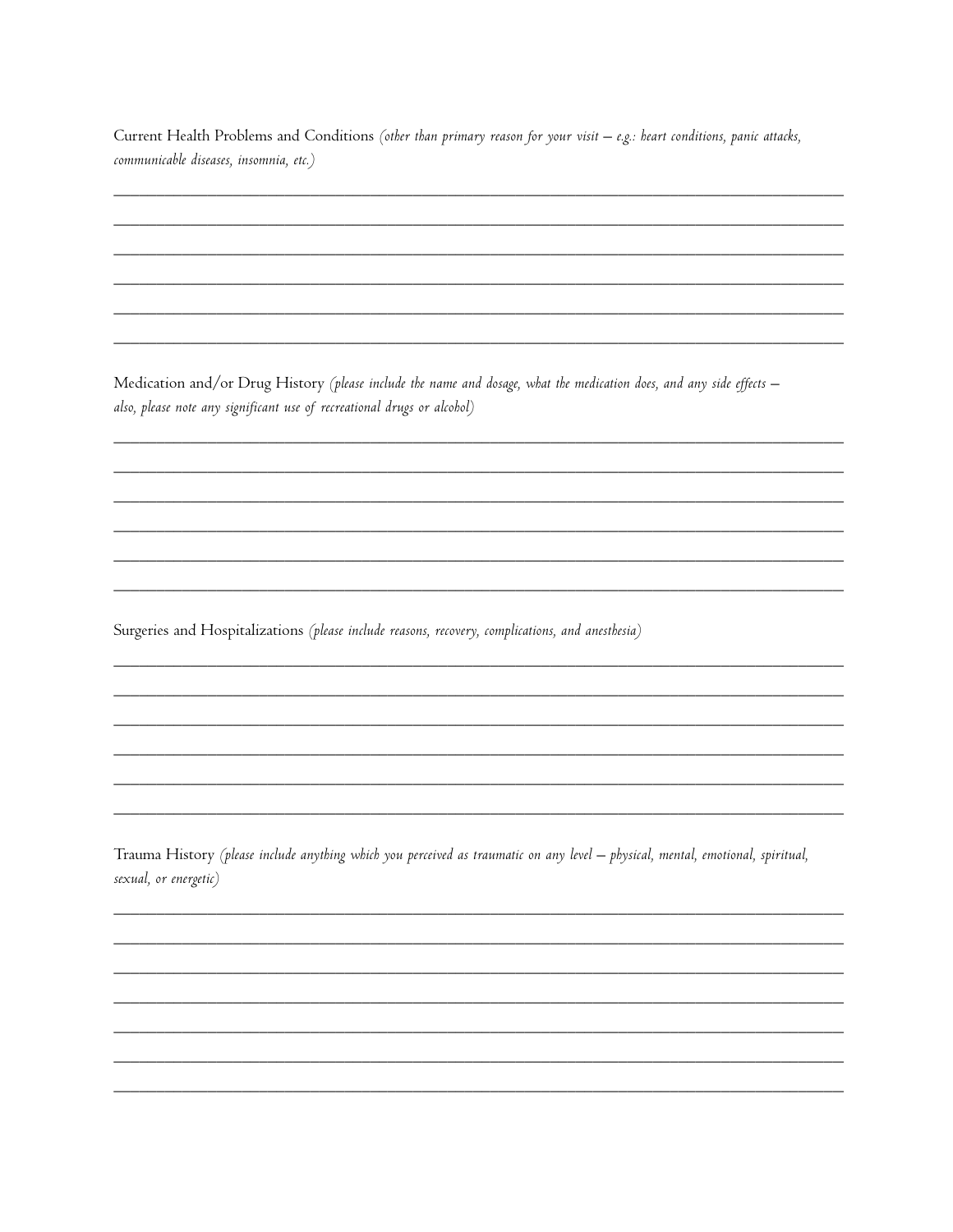Birth History - your own birth (please include complications, anesthesia, drugs administered to mother or baby, forceps, vacuum extraction, C-section, premature birth, number among siblings, etc.)

Current Exercise Program and its Frequency

Eating Habits Including Water Intake

Is there anything else that you feel it is important for me to know?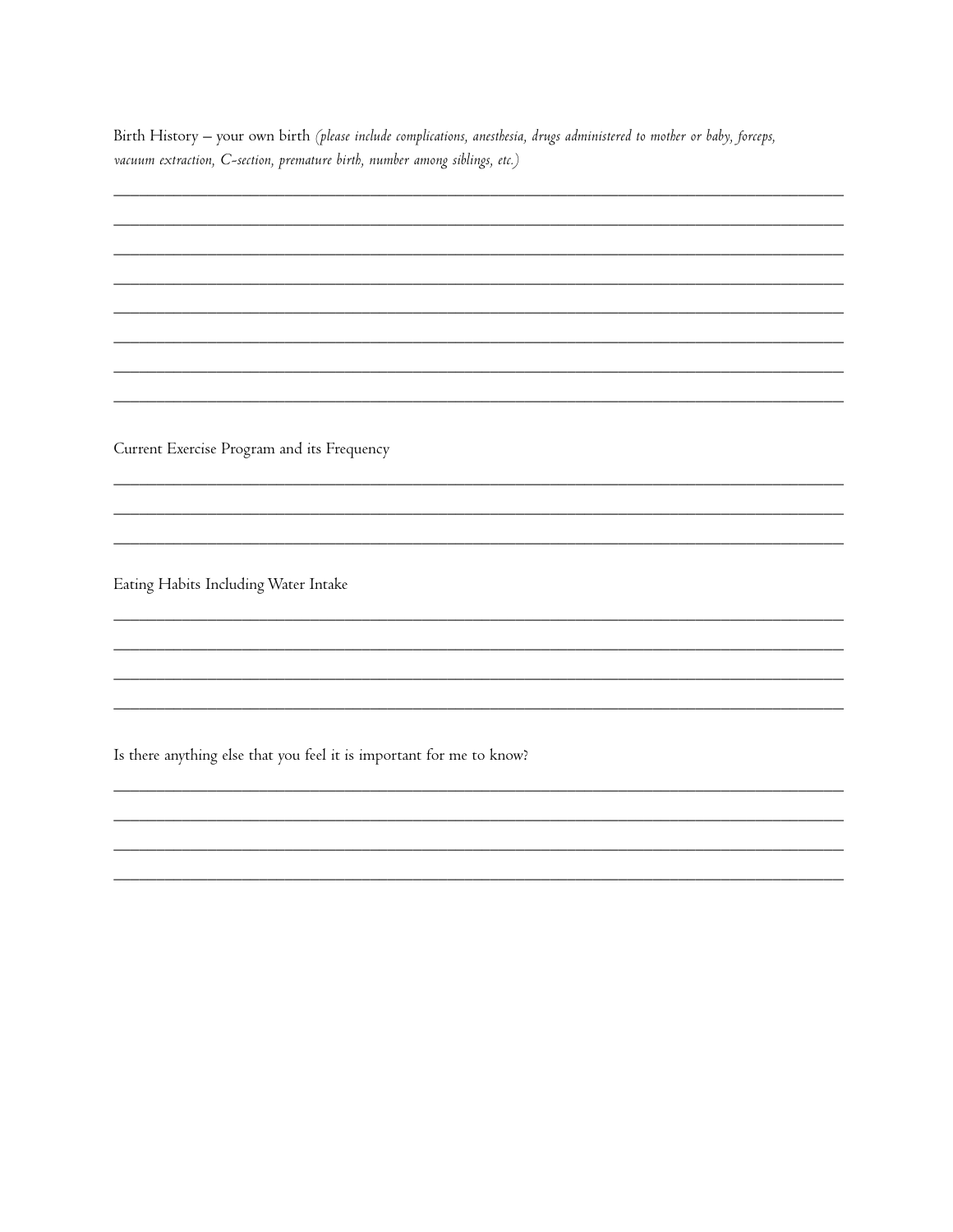# **FEES, POLICIES AND AGREEMENTS**



## **F EES**

**Regular Treatment:** \$120 for 60 minutes.

**Remote Treatment via Skype or Phone:** \$150 for 60 minutes.

**Couples Therapy:** \$180 for 90 minutes.

**Hospital Care:** \$200 for the first 60 minutes. \$50 for each 15 minute segment after the first hour. NB: In some cases a travel fee of \$50 per hour may apply.

**Cancellation Policy:** A minimum of 24 hours notice is required for the cancellation of any and all appointments. Failure to do so will result in an automatic \$120 cancellation fee. Treatments cannot resume until all payments have been made.

**Discounted Sessions:** A limited number of discounted sessions are available. Please contact me if you'd like to be placed on the waiting list for these sessions.

**NB:** A \$5 charge will be added for all credit or debit card transactions.

## **P OLICIES AND A GREEMENTS**

- I understand and agree that I am ultimately responsible for payment of all professional services rendered.
- I understand that I am obligated to give a minimum of 24 hours notice for the cancellation or rescheduling of all appointments. In the event that I fail to give 24 hours notice, I agree to pay a \$120 out-of-pocket cancellation fee.
- I agree to binding arbitration in Boulder County of any disagreement, dispute, legal claim, or civil action relating to therapeutic services rendered by Doug LLC/Doug Jones. The arbitration shall apply Colorado law, both parties will share the costs of arbitration equally, and if necessary either party may enforce the decision or judgement of the arbitrator in any court having jurisdiction.

I have read and understood the above information to my satisfaction. I have had an opportunity to have any and all questions answered about this information.

Printed name

Signature \_\_\_\_\_\_\_\_\_\_\_\_\_\_\_\_\_\_\_\_\_\_\_\_\_\_\_\_\_\_\_\_\_\_\_\_\_\_\_\_

 $Date$   $\_$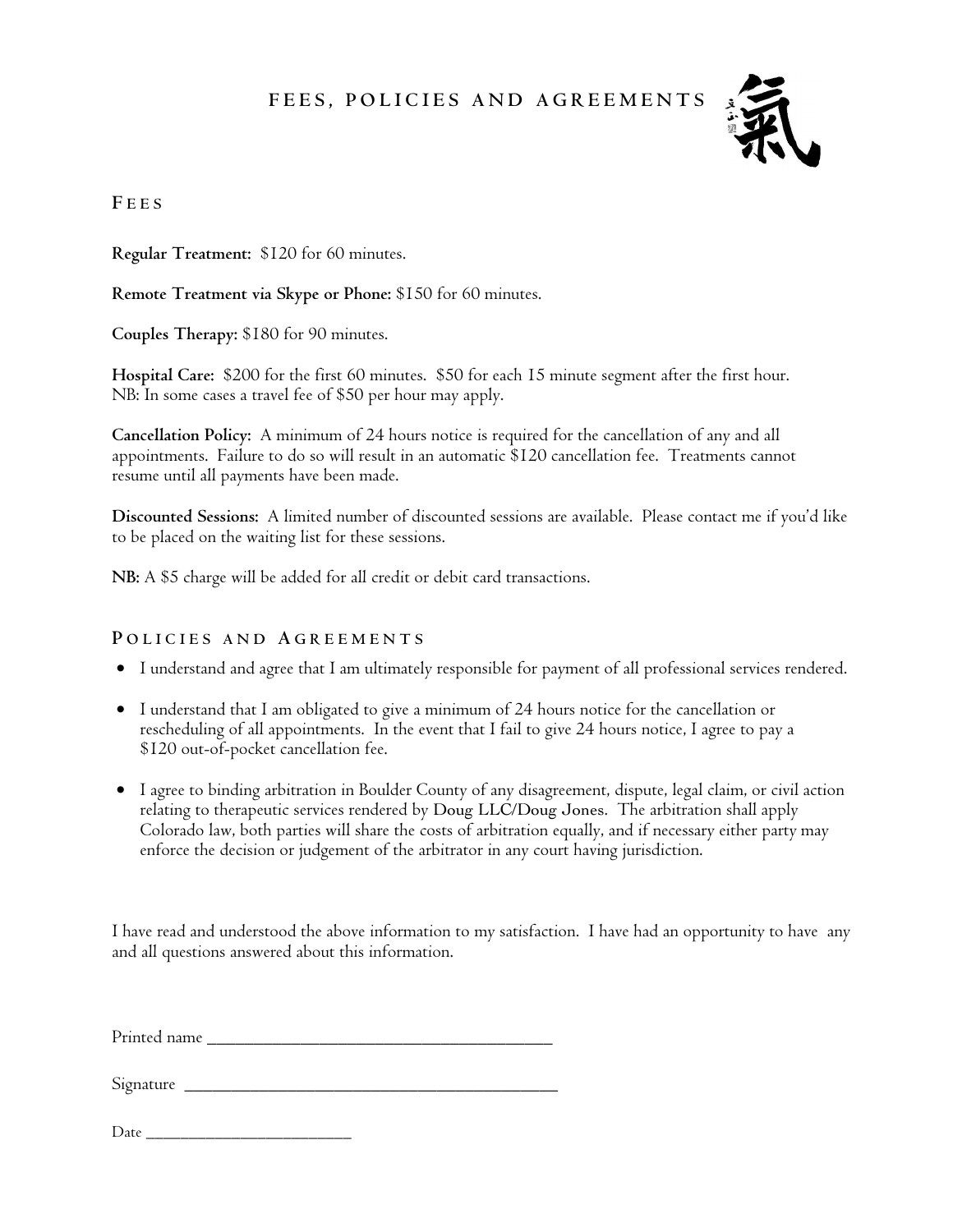## **M A N DATO RY D I S C LO S U R E S TAT E M E N T**



As an unlicensed psychotherapist in the State of Colorado, I am required by law to provide you with information concerning my credentials and professional training as well as your rights as a client.

Louisville, CO 80027 Fax: 303.665.2434

**Douglas E. Jones** 601 West Mulberry Street Appointment: 303.665.2800

#### **CREDENTIALS AND TRAINING**

Advanced Degree in Core Process Psychotherapy, Boulder, CO 2001 Advanced Cranial Coursework: *"The Inherent Treatment Plan,"* Boulder, CO 2001 Advanced Cranial Coursework: *"The Neuro-Endocrine-Immune Connection,"* Boulder, CO 2000 Advanced CranioSacral Training, Boulder, CO 1998-2001 RCST – Registered CranioSacral Therapist, Boston, MA 1996-1998 APP – Associate Polarity Practitioner, Boulder, CO 1993 CTB – Corrective Tissue Biomechanics Certification, Lakewood, CO 1992 CMT – Certified Massage Therapist, Evergreen, CO 1991 Certified Instructor of Ki Development, Tokyo, Japan 1987-1990 Certified Instructor of Ki Aikido, Tokyo, Japan 1987-1990 BA in Political Economics/History, Hillsdale College, MI 1985

As an unlicensed psychotherapist in the State of Colorado, my work is regulated by the following agency: Department of Regulatory Agencies Colorado Mental Health Section 1560 Broadway, Suite 1340 Denver, CO 80202 Telephone: 303.894.7766

#### **CLIENT RIGHTS**

A client is entitled to receive information about the methods of therapy, the techniques used, the duration of therapy, if known, and the fee structure.

The client may seek a second opinion from another therapist or may terminate therapy at any time.

In a professional relationship, sexual intimacy is never appropriate and should be reported to the board that regulates, registers, or licenses such unlicensed psychotherapist, registrant or licensee.

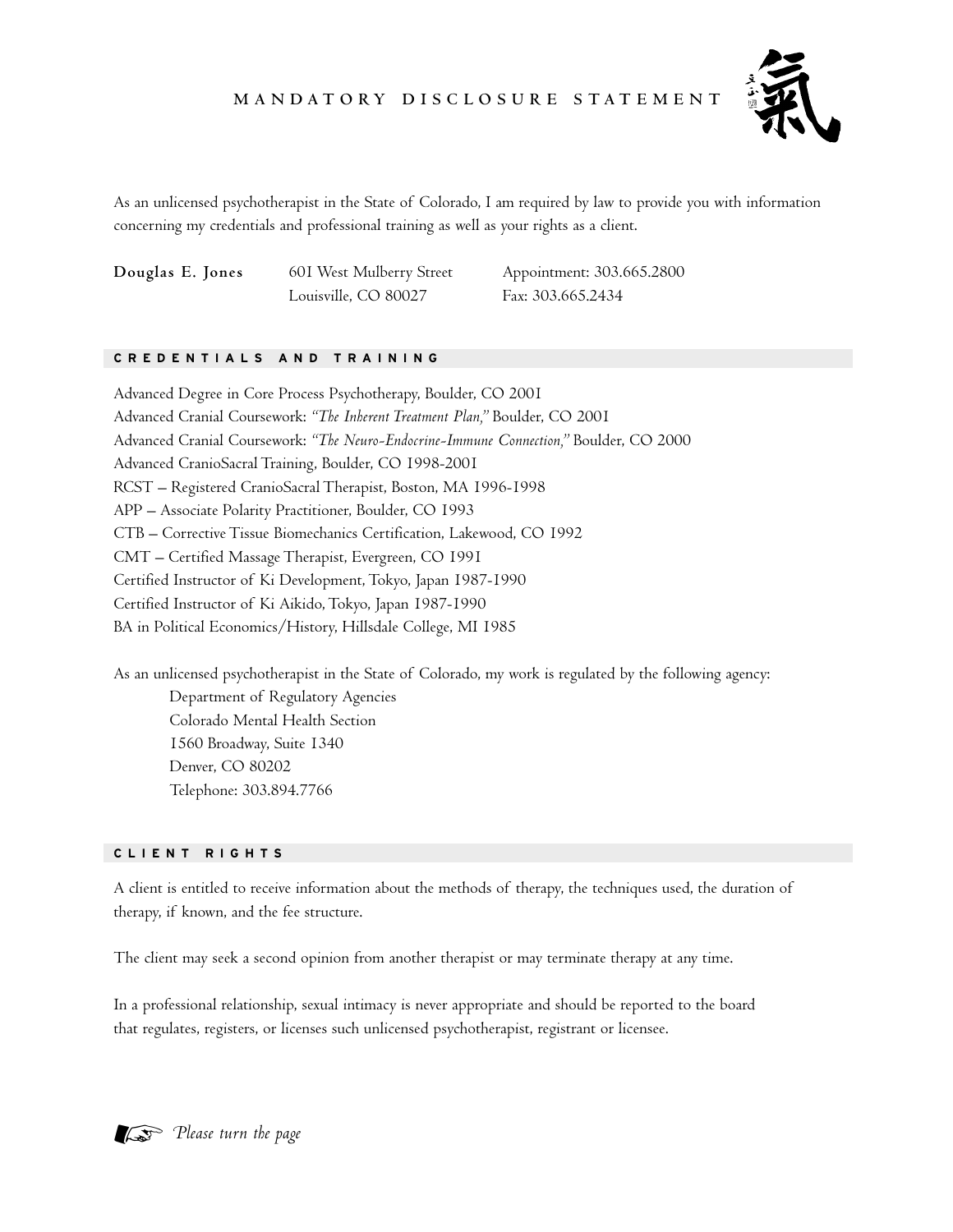The information provided by the client during therapy sessions is legally confidential and privileged in the case of unlicensed psychotherapists with the following exceptions:

- **1.** Clinical and/or peer supervision.
- **2.** Client signs a waiver releasing confidentiality.
- **3.** Communication made outside of confidential relationship.
- **4.** Lawsuit filed by client or executor against unlicensed psychotherapist.
- **5.** Complaint/Inquiry filed by client or executor against unlicensed psychotherapist resulting in services review.
- **6.** Criminal proceedings such as criminal insanity.
- **7.** Reporting of child abuse and neglect. Specifically, this is when the unlicensed psychotherapist knows or suspects abuse or neglect as well as circumstances or conditions which might, reasonably, result in abuse or neglect. Legally, I am a mandated reporter of child abuse and neglect.
- **8.** Duty to warn when there is a serious threat of imminent physical violence against specific person or persons.
- **9.** Care and treatment of the mentally ill.
- **10.** A court-ordered evaluation by a mental health professional for the allocation of parental responsibilities if the child in question is younger than 15 years old.
- **11.** Subpoenas and court orders.

I have read and understood the above information to my satisfaction. I have had an opportunity to have any and all questions answered about this information.

I understand that I can request a copy for my records.

Printed name \_\_\_\_\_\_\_\_\_\_\_\_\_\_\_\_\_\_\_\_\_\_\_\_\_\_\_\_\_\_\_\_\_\_\_\_\_

Signature \_\_\_\_\_\_\_\_\_\_\_\_\_\_\_\_\_\_\_\_\_\_\_\_\_\_\_\_\_\_\_\_\_\_\_\_\_\_\_\_

Date \_\_\_\_\_\_\_\_\_\_\_\_\_\_\_\_\_\_\_\_\_\_\_\_